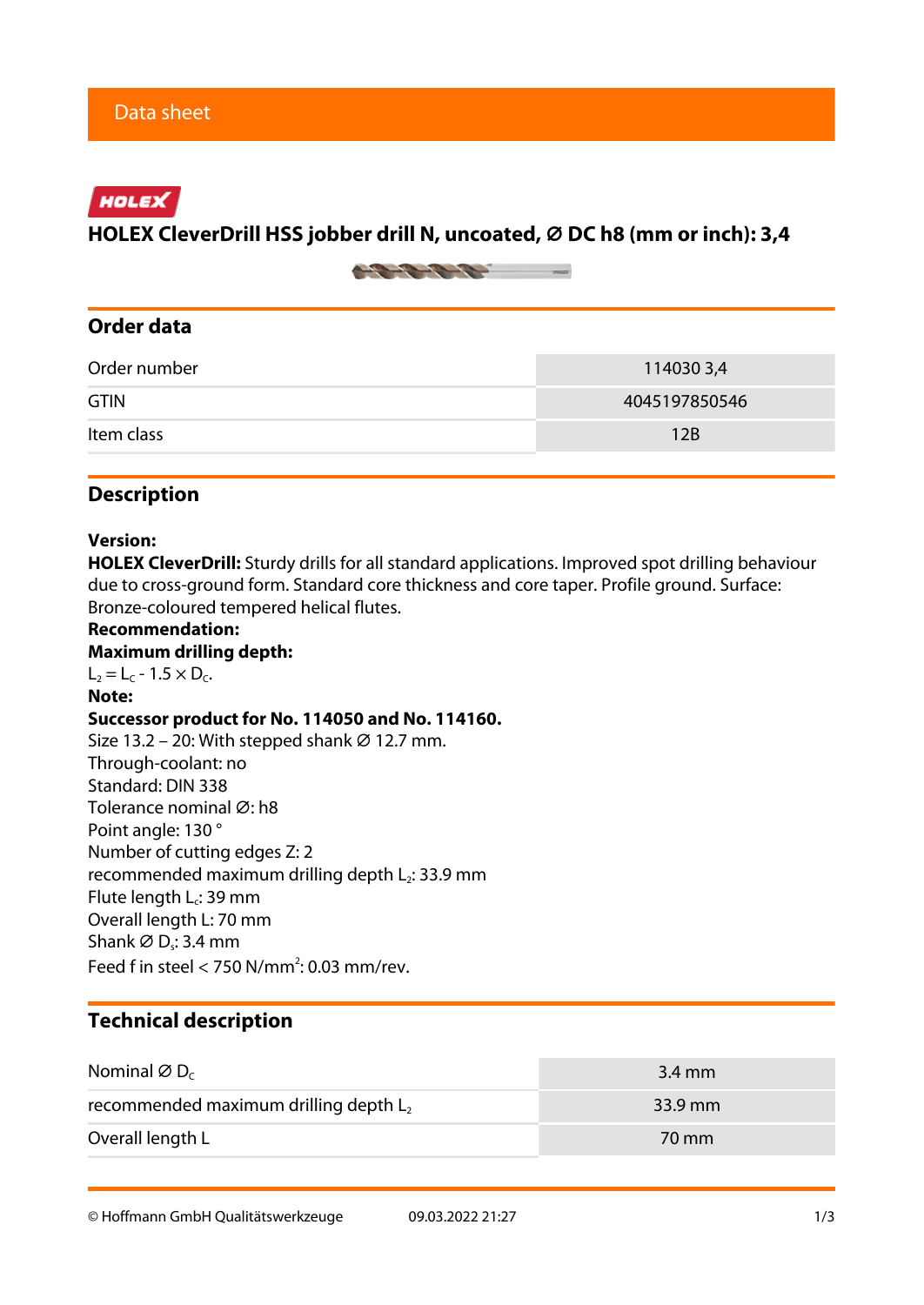| Feed f in steel $<$ 750 N/mm <sup>2</sup> | 0.03 mm/rev.             |  |  |
|-------------------------------------------|--------------------------|--|--|
| Shank $\varnothing$ D <sub>s</sub>        | 3.4 mm                   |  |  |
| Flute length $L_c$                        | 39 mm                    |  |  |
| Tolerance nominal Ø                       | h <sub>8</sub>           |  |  |
| Number of cutting edges Z                 | $\overline{2}$           |  |  |
| Standard                                  | <b>DIN 338</b>           |  |  |
| Point angle                               | 130°                     |  |  |
| <b>Series</b>                             | <b>HOLEX CleverDrill</b> |  |  |
| Coating                                   | uncoated                 |  |  |
| <b>Tool material</b>                      | <b>HSS</b>               |  |  |
| <b>Type</b>                               | $\mathsf{N}$             |  |  |
| Shank                                     | Plain shank              |  |  |
| Through-coolant                           | no                       |  |  |
| Colour ring                               | without                  |  |  |
| Type of product                           | Jobber drill             |  |  |

# **User data**

|                                  | <b>Suitability</b>                           | ${\bf V}_c$        | <b>ISO code</b> |
|----------------------------------|----------------------------------------------|--------------------|-----------------|
| Alu plastics                     | suitable only under<br>restricted conditions | 80 m/min           | N               |
| Aluminium (short<br>chipping)    | suitable only under<br>restricted conditions | $60 \text{ m/min}$ | N               |
| Alu > 10% Si                     | suitable only under<br>restricted conditions | $50 \text{ m/min}$ | $\mathsf{N}$    |
| Steel < 500 $N/mm^2$             | suitable                                     | 35 m/min           | P               |
| Steel < 750 $N/mm2$              | suitable                                     | $32 \text{ m/min}$ | P               |
| Steel < $900$ N/mm <sup>2</sup>  | suitable                                     | 22 m/min           | P               |
| Steel < $1100$ N/mm <sup>2</sup> | suitable only under<br>restricted conditions | $18 \text{ m/min}$ | P               |